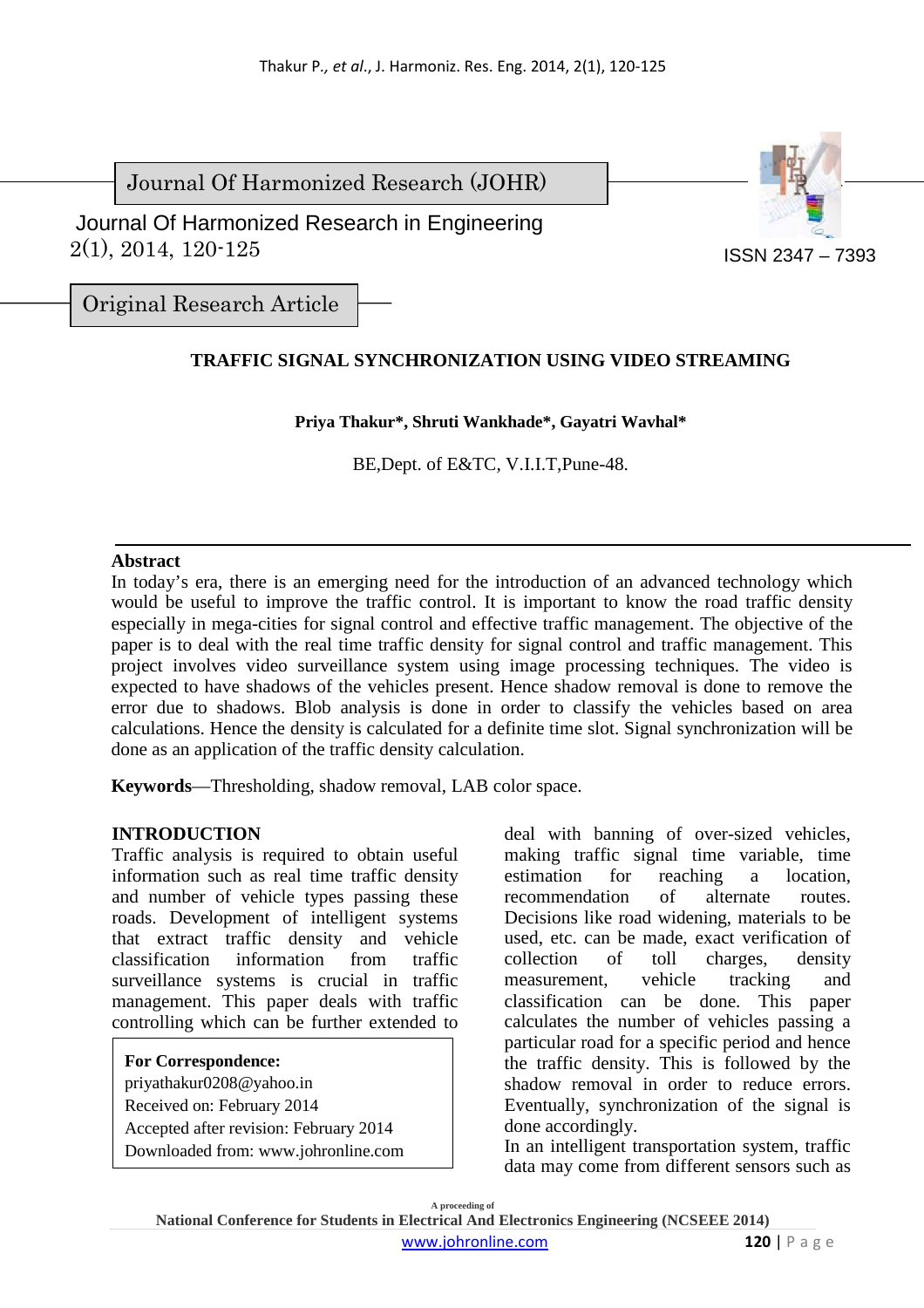loop detectors, ultrasonic sensors, radar, infrared or cameras, ultrasonic, and microwave detectors. These sensors are expensive with limited capacity and involve installation, maintenance, and implementation difficulties.

The use of video cameras coupled with computer vision techniques, offers an attractive alternative to other sensors. Videobased camera systems are more sophisticated and powerful because the information content associated with image sequences gives precise information. Detection of moving objects including vehicle, human, etc. in video can be achieved by background subtraction.

Background subtraction is a computational vision process of extracting foreground objects in a particular scene. A foreground object can be described as an object of attention which helps in reducing the amount of data to be processed as well as provide important information to the task under consideration. In background subtraction, background can be static, in which previously a fixed background is obtained and used in

the entire process. We have employed this method in this paper.

Initially, we take a video for a particular period and convert a specific frame to gray scale image and subtract it from a static background frame. Then a threshold is applied to this difference image obtained in the previous step. Then a morphological operation like dilation is applied to the threshold image. Then the shadow removal is done using LAB color space algorithm. This is done in order to avoid any errors in the further processing of the video. We get a binary image showing the detected shadows in the frame. Then we extract features of the detected objects and use this information for counting the objects in the frame and hence the whole video. Using this count we can estimate the traffic density. The extracted features are then used to classify all the vehicles in the frame. The density of the road is then calculated using the count of the vehicles and based upon it the timing of the traffic signal is varied.

## **IMPLEMENTATION**

#### Basic block diagram



**A proceeding of National Conference for Students in Electrical And Electronics Engineering (NCSEEE 2014)**  www.johronline.com **121** | P a g e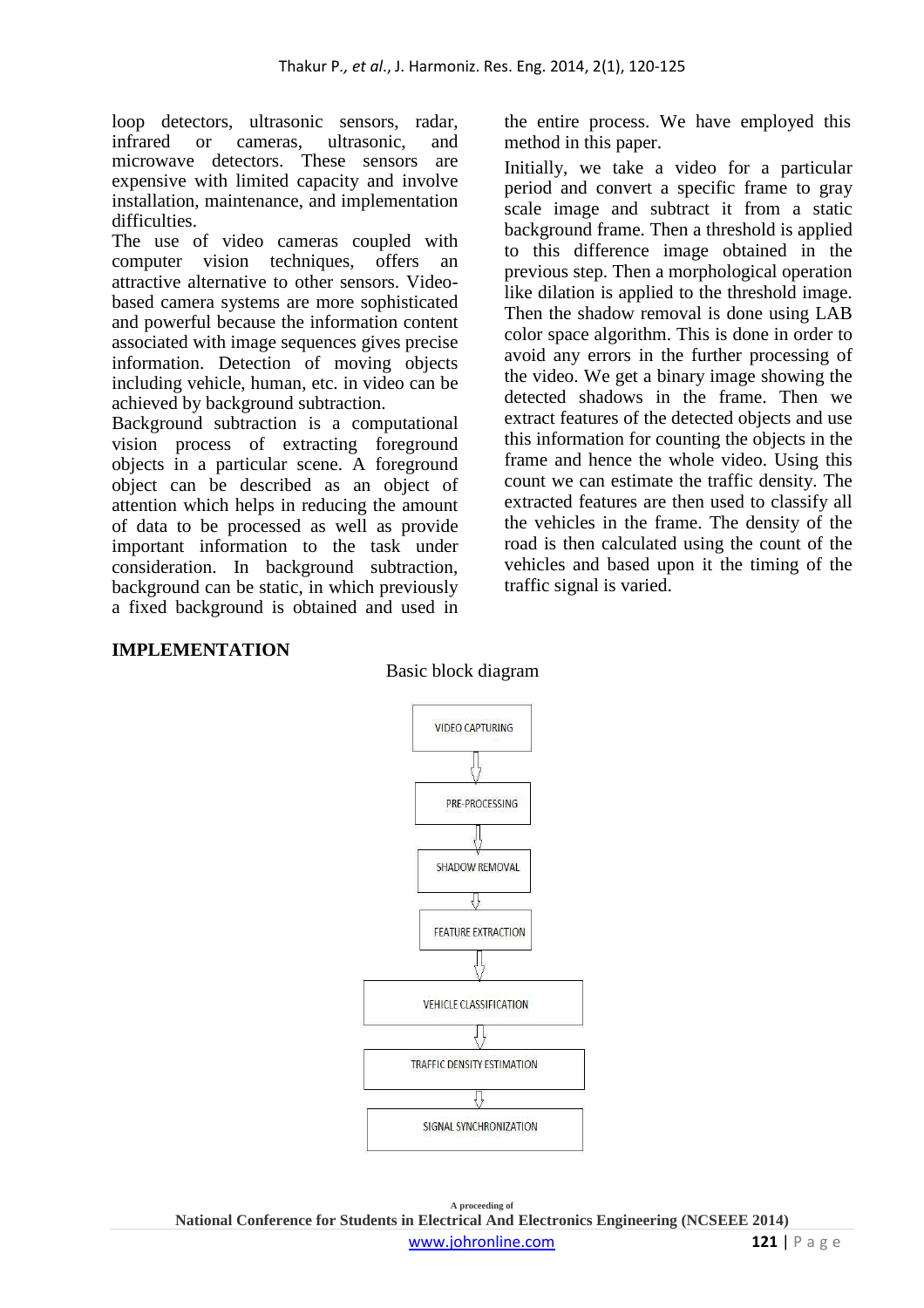# *1. Video capturing:*

The input from video camera is considered. So the video is taken and stored for further processing.

*2. Pre processing* 

Image pre processing is done to isolate the objects which we would require for further study. The video clip is divided into a number of frames and processing is done on them. The background is firstly fixed. All the frames are converted into gray scale images. All the frames are subtracted from the background to obtain only the vehicles. Then a threshold value is considered to convert the frames into binary. Morphological operations like dilation are performed to reduce the effect of errors.

*3. Shadow removal:* 

The video is expected to have some shadows in it. These shadows can cause an error, as the area of the object increases if the shadow is also considered. Hence to reduce the error, the shadow removal becomes the essential part of the project.

*4. Shadow removal:* 

Once the preprocessing is completed we implement a shadow removal algorithm to remove the shadow. Here we used LAB color space algorithm.

5. Feature extraction:

The frames are processed in order to extract the objects of our interest. The features are chosen such that we can get relevant information regarding the objects. In this project, the feature which we have extracted is the area. This is done to classify the objects.

*1. Vehicle classification:* 

In the vehicle classification, the vehicles would be classified based on their areas.

*2. Traffic density estimation:* 

All the different frames are considered for the counting of the vehicles. Some of the vehicles might come into two or more number of successive frames. Hence

labeling is done in order to avoid repetition of vehicles while counting. The traffic density is calculated from the information obtained about the number of vehicles in the video per time period of the video.

*3. Signal synchronization:* 

The main aim of the project is to achieve signal synchronization. Based on the traffic density calculation, the traffic signal timing is made variable. For a denser road, the duration of green light of traffic signal is made longer. Hence optimization of traffic on the cross roads can be achieved.

#### **SHADOW REMOVAL IMPLEMENTATION**

A shadow appears on an area when the light from a source cannot reach the area due to obstruction by an object. The shadows are sometimes helpful for providing useful information about objects. However, they cause problems in computer vision applications. For this paper, the shadow has to be removed as it may cause increase in the count. It may also result in increase in the area of the vehicle, leading to wrong classification.

*i) Shadow detection phase*:

In this work, shadow detection is done in LAB colour space. Initially the RGB image is converted to its LAB equivalent image. Then, based on the mean value of the image in A and B planes, one of the methods is selected for shadow detection. Since the shadow regions are darker and less illuminated than the surroundings, it is easy to locate them in the L channel since the L channel gives lightness information. The B channel values are also lesser in the shadow areas in most of the outdoor images. Thus combining the values from L and B channels, the pixels with values less than a threshold are identified as shadow pixels, and others as non-shadow pixels. The major steps involved in the shadow detection phase are: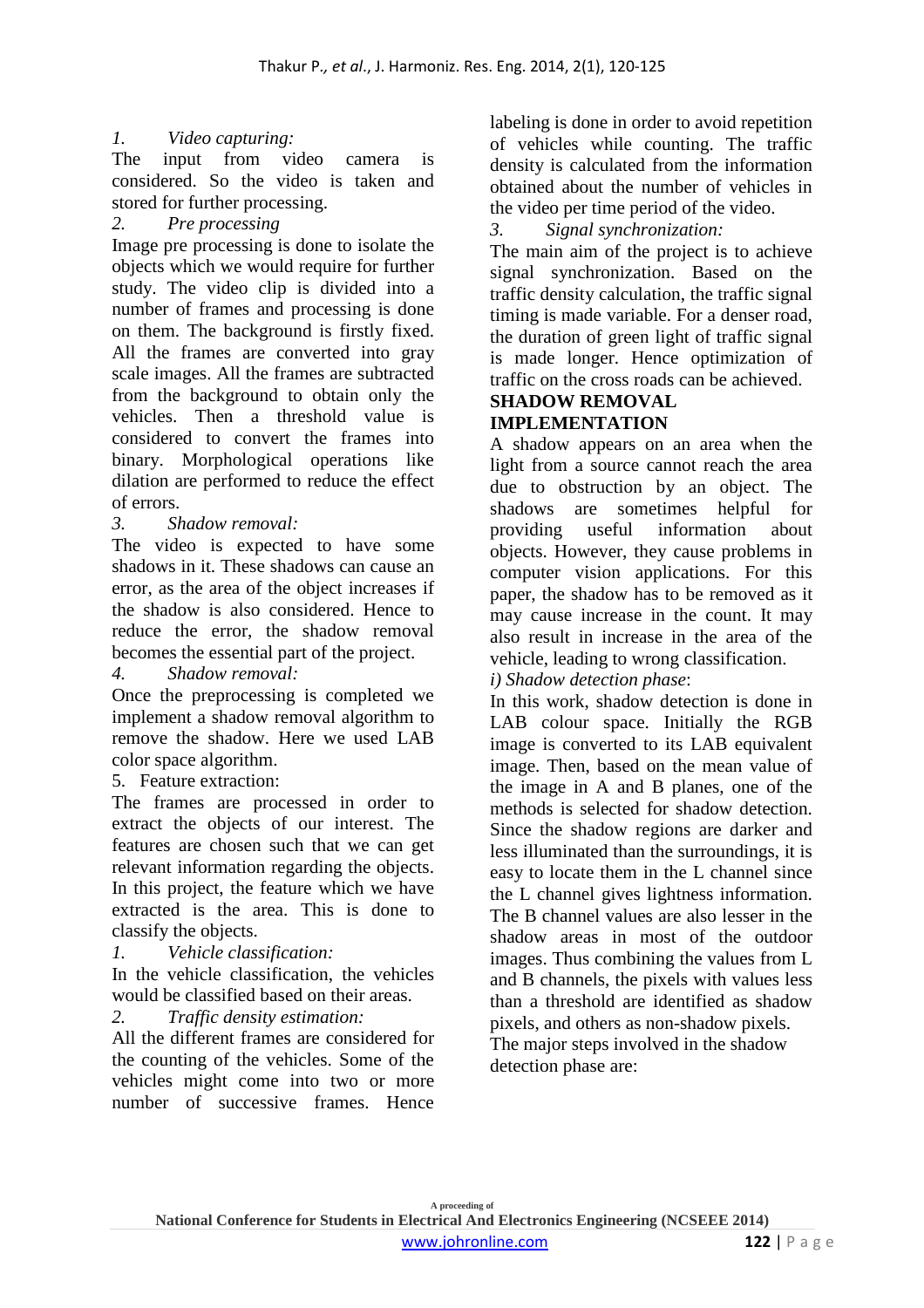1.Convert the RGB image to a LAB image. 2. and B Compute the mean values of the pixels in L, A

1. If mean  $(A)$  + mean  $(B) \le 256$ 

Classify the pixels with a value in L  $\leq$ (mean(L) – standard deviation(L)/3) as shadow pixels and others as non-shadow pixels.

Else classify the pixels with lower values in both L and B planes as shadow pixels and others as non-shadow pixels. *ii)Shadow removal phase:*

Once the shadow has been detected after the use of the mentioned algorithm, the resultant image has white pixels for the region where the shadow has been identified. Other pixels are all dark. The coordinates of these white pixels are replaced by the pixels of the background corresponding to the same coordinates.

## **SOFTWARE ASPECTS**

Simulation software like MATLAB with

## **MATLAB SIMULATION RESULTS**

planes of the image separately.

various toolboxes will be used for the proposed work. The video stream generated will be converted to gray scale to be used for the validation of the proposed work. Vehicle detection is done using thresh holding method. A threshold value is set which will convert gray scale images to binary images. Morphological operation of dilation (edges are thickened) is done to reduce unwanted small regions in the image.

This is done using the operation 'imdilate'.Also the operation 'imareaopen' is used to remove all the connected components that have less than a specified number of pixels. The disadvantage with thresh holding method is the selection of an appropriate pixel value so as to get a desired binary image.



Fig.1: counting of the vehicles for density calculation (video processing)



Fig.2: original image with shadow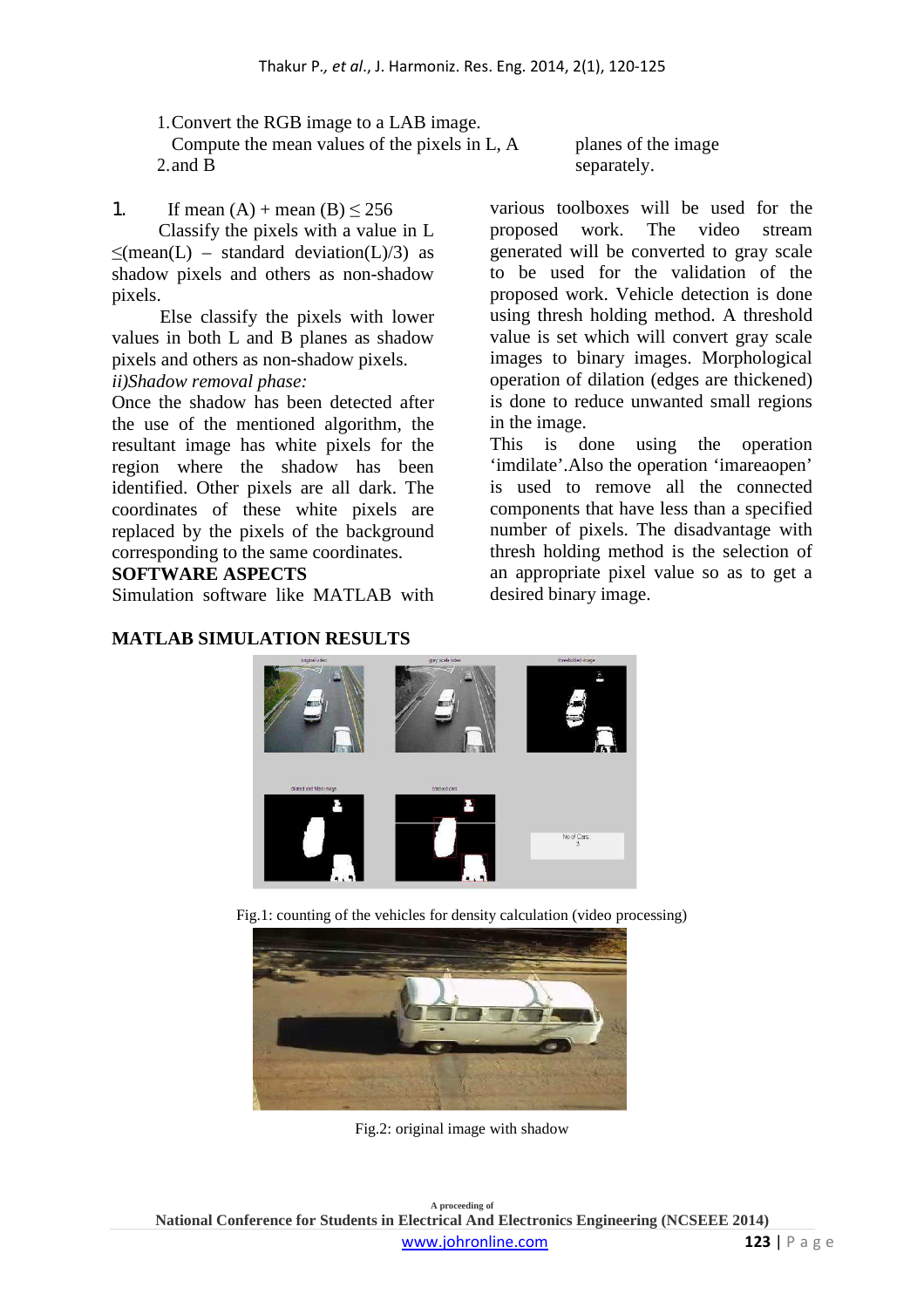

Fig.3:image with shadow removed

## **APPLICATIONS**

It is important to know the traffic density in order to have an efficient signal control and traffic management. It can be used for estimation of time to reach from one destination to another and for classification of vehicles for traffic control. Depending on the density of the road, the traffic signal can be made variable. Correct estimation of the toll charges can be done. It can be helpful in selection of material for construction of roads and estimation of pollution emitted by the vehicles.

## **FUTURE SCOPE**

The paper presents a method to calculate the density under proper illumination conditions. Further processing is required for calculations during night time. A night vision camera may be used for that. A larger number of signals on the cross roads may be synchronized if the angle is changed. Background updating would be required when there are illumination changes in the video that is captured by the camera.

## **CONCLUSION**

This paper counts the number of vehicles and classify them in order to get the density for a specific time period. The shadows of the vehicles have been successfully removed in order to enhance computer vision and thus calculate correct density of vehicles. Based upon it the traffic signal is synchronized by making the timing of green light of the signal more for higher densities.

## **REFERENCES**

[1]Mariagrazia Dotoli, Maria Pia Fanti, Carlo Meloni, *"Coordination and Real Time Optimization of Signal Timing Plan for Urban Traffic Control",* Proceedings IEEE international Conference on Networking, Sensing 8 Control, 2004.

[2]Ikuko Nishikawa, Takeshi Iritani and Kazutoshi Sakakibara, *"Improvements of the Traffic Signal Control by Complex-Valued Hopfield Networks",* International Joint Conference on Neural Networks, 2006

[3] Yinghua Lu, Huijie Xin, Jun Kong, Bingbing Li, Yan Wang, *"Shadow Removal Based on Shadow Direction and Shadow Attributes",* International Conference on Computational Intelligence for Modelling Control and Automation, and International Conference on Intelligent Agents, Web Technologies and Internet Commerce,2006 [4] Jie Zhou, Dashan Gao and David Zhang, "*Moving vehicle detection for automatic traffic monitoring*," IEEE Trans. Vehic. Tech. 56(1), 51-59, 2007.

[5] Cecil Ozkurt and Fatih Camci, Fatih University (Istanbul, Turkey),*"Automatic Traffic Density Estimation and Vehicle Classification using Neural Networks"*, Association for Scientific Research. [6] P.M. Daigavane, P. R. Bajaj, M.B. Daigavane, *"Vehicle Detection and Neural Network Application for Vehicle Classification",* 2011 International Conference on Computational

**A proceeding of**